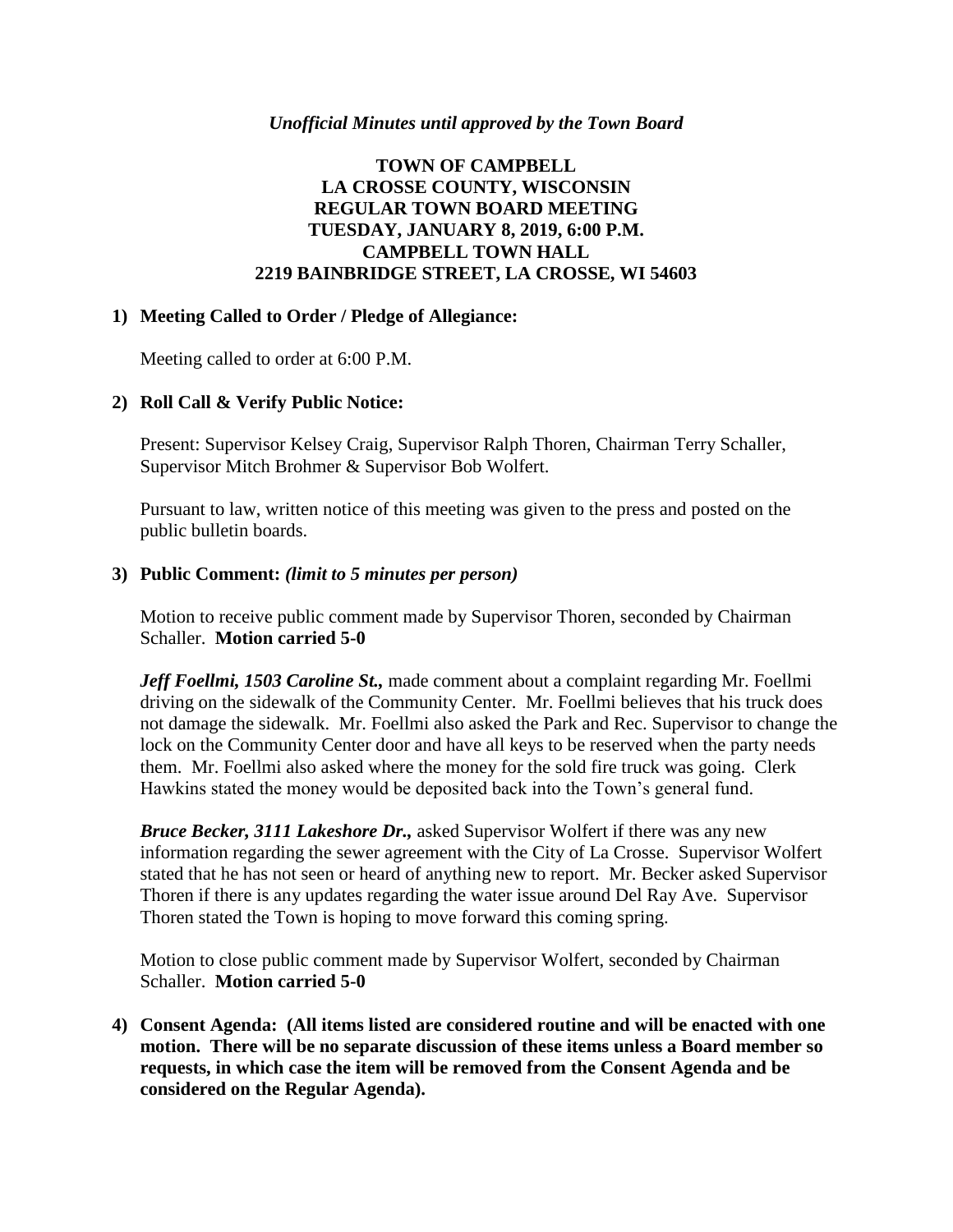# **A) Approval of Minutes:** Regular Board Meeting 12/11/2018

### **B) Plan Commission Meeting Recommendations:** No Meeting

#### **C) Payment of Bills:**

Motion to approve the Consent Agenda made by Supervisor Brohmer, seconded by Chairman Schaller. **Motion carried 5-0**

#### **5) Business:**

**A)** Approval of contract with Engelson & Associates, LTD to conduct financial audit for 2018. (Clerk)

Audit contract for the year 2018 will cost the Town no more than \$9600.00

Motion to approve the contract with Engelson  $\&$  Associates to conduct financial audit for 2018 made by Supervisor Brohmer, seconded by Chairman Schaller. **Motion carried 5-0**

**B)** Approval of refunds due for 2018 taxes. (Clerk)

Motion to approve refunds due for 2018 taxes made by Supervisor Craig, seconded by Supervisor Thoren. **Motion carried 5-0**

**C)** Approval of the 2019 MTU Agreement with the City of La Crosse. (Chair)

Supervisor Brohmer stated that the approximate cost to the Town for 2019 would be \$38,861 representing about a \$700.00 increase from the previous year. No other changes were made to the proposed agreement.

Motion to approve the 2019 MTU Agreement with the City of La Crosse made by Supervisor Wolfert, seconded by Supervisor Brohmer. **Motion carried 4-0 (Chairman Schaller "abstained")**

**D)** Addendum to the 2019 Pauls & Associates assessment year contract. (Chair)

Pauls & Associates is asking for an addendum to the 2019 contract to increased travel due to recent law changes regarding how the assessors are able to view property. The addendum would be an increase of \$2700.00.

Motion to approve the addendum to the 2019 Pauls & Associates assessment year contract to reflect the cost increase they are going to experience due to a change in the State Statute made by Supervisor Brohmer, seconded by Chairman Schaller. **Motion carried 5-0**